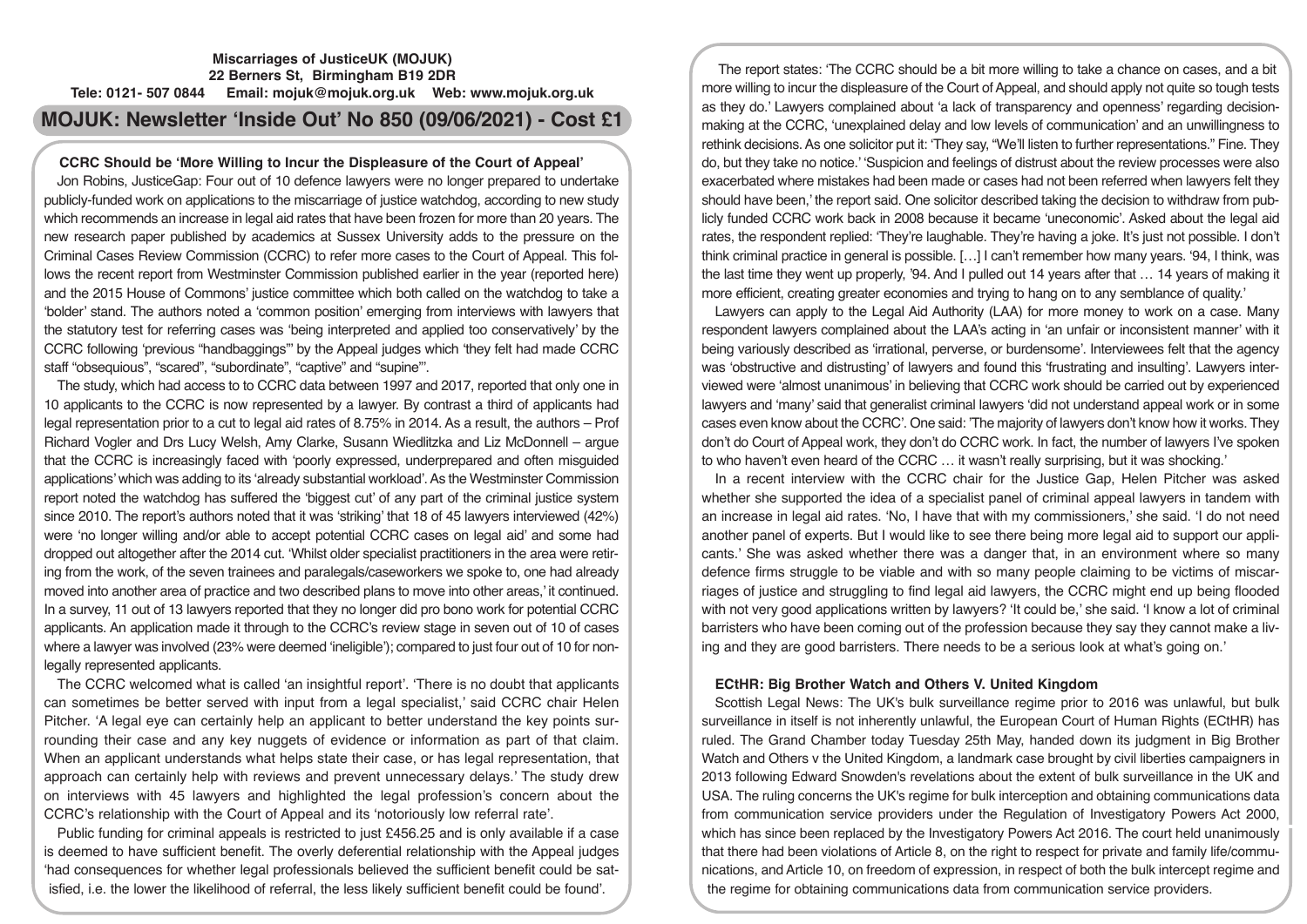However, it held by a 12-5 majority that there had been no violation of either Article 8 or Article 10 in respect of the UK's regime for requesting intercepted material from foreign governments and intelligence agencies. The court also rejected arguments that bulk interception is inherently unlawful because of "the proliferation of threats that states currently face from networks of international actors, using the Internet both for communication and as a tool, and the existence of sophisticated technology which would enable these actors to avoid detection".Any bulk interception regime had to be subject to "end-toend safeguards", including that an assessment should be made at each stage of the process of the necessity and proportionality of the measures being taken; that bulk interception should be subject to independent authorisation at the outset, when the object and scope of the operation were being defined; and that the operation should be subject to supervision and independent ex post facto review.

Under the 2000 Act, bulk interception was authorised by the Secretary of State rather than a body independent of the executive, categories of search terms defining the kinds of communications that would become liable for examination had not been included in the application for a warrant, and search terms linked to an individual (that is to say specific identifiers such as an email address) had not been subject to prior internal authorisation.

## **Paul Blackburn Former MOJ Comments on the Death of Winston Augustine**

The death of Winston Augustine in Wormwood Scrubs punishment block wasn't a tragedy, it wasn't an accident & it wasn't simply a case of neglect it was as much a racist a murder as if the prison officers had kneeled on his neck for 9 minutes! It was deliberate & it was calculated & this is proven by the claim that Winston was unable to be attended to because of "his" non compliance, half a dozen burly prison officers experienced in control & restraint measures could not open his steel clad door & slide in a plate of food or a tablet in because he was being naughty & not doing as he was told. It also reminds me of the old excuse they used to use to blame the victim for their own death, then it was that black people have a propensity to "prone asphyxiation", more recently brutality at Wormwood Scrubs has been excused by "preventative assaults" claiming they had to assault a prisoner because they believed they were about to be assaulted, now it seems being deemed "non compliant" is also a death sentence!

I was in Wormwood Scrubs punishment block for about 18 months in the late 90's when some 27 members of staff were charged with numerous assaults on prisoners. In those 18 months i witnessed numerous acts of brutality, abuse, racism & neglect, if you are black, asian, oriental, gypsy, mixed race or Irish you were getting a beating & would be abused for every second that you are in the punishment block. Several of the officers charged were imprisoned & the then Home Secretary Jack Straw read out a statement in parliament stating that Sir David Ramsbothams inspection report on the prison had found "a destructive, unco-operative, & self seeking attitude amongst a minority of officers that managers found difficult to combat".

What I found was much, much darker than that! What I found was no more than the culture of the people who ran the death camps, people with the absolute power of life & death over you & they knew it & revelled in it. They weren't involved with a "culture" of violence or trapped in a regime that "lost" control, although there must have been examples of this, they were/are willing & able participants! The Prison Service, as with the Police Service, attracts those with evil in their hearts & minds & gives them the chance to do what they will to their fellow man like when two ordinary nondescript people meet & become Brady & Hindley together!

Winston Augustine died from hate, when so little could have saved him what else could it have been? I heard them mob handed rushing & beating a black guy (who was severely injured) in

his cell & then the screws slamming the door & running away down the landing laughing & joking like kids who have been naughty, "did you see his head slam on the wall ha ha ha!" one said! Often I heard them talking of how they were still off their heads from the drink or drugs from they had taken the previous night/early morning & trying not to be caught out by the new boss, a female superior officer (a straight goer) placed there to "clean up" the block & planning how to beat people in the strip cells where she couldn't go as men were naked, calculated & premeditated!

When the screws got nicked for assault the rest of the screws refused to work in the punishment block, supposedly but damningly in "solidarity" & they had to bring Governor grade staff in from where ever they could, except for one officer who I remember who was a jewish guy, had a black girlfriend & had several degrees to his name & so was pretty much ostracised by the rest of the staff & he decided that if they said no then he was going to say yes! Some years later I stepped in when a prisoner tried to attack him with a pair of scissors, after more than 20 years unjustly & brutally incarcerated in jail I hadn't lost my humanity or respect for a good man! In Jack Straws statement in the late 90's it was stated that a senior representative of the POA, Prison Officers Association, made the response to allegations of brutality by saying that prisoners at Wormwood Scrubs were "scum of the earth." I can't say every screw is evil but how many would ever speak out & prove the lie of "a few bad apples" or a "broken system", the system is broken & always has been & always will be. it's a construct imposed on us, we need change not just in prison but in society as a whole, it's not just the system we need to fix but ourselves!

Only when we are prepared to take on the responsibility of our history & our future will we ever be able to do anything about these injustices & we still have a long way to go when people are prepared to vote a racist in as Prime Minister & the whole of the media are like Basil Fawlty desperately trying to not talk about the war! *Paul Blackburn June 2021* 

#### **Merseyside Police Officers Jailed for Covering up Colleague's Assault**

Damien Gayle, Guardian: Two police officers have been sent to prison and a third handed a suspended sentence by a judge who said they took part in "what can only be described as a cover-up" over a colleague's assault of an innocent man. The Merseyside constables Garrie Burke, Laura Grant and Lauren Buchanan-Lloyd were sentenced at Liverpool crown court on Thursday after a jury found them guilty of perverting the course of justice. The three officers had all attended a welfare check at a home in Ainsdale, Sefton, in June 2019, where their colleague, PC Darren McIntyre, punched a man four times in the face and once in the ribs before arresting him. Burke, 44, of Maghull, and Grant, 36, of Waterloo, were both given 15-month prison sentences by judge David Aubrey QC. Buchanan-Lloyd, 26, of Higher Bebington, who had been a police constable for just five weeks at the time of the offence, was given a ninemonth sentence, suspended for 18 months. McIntyre, 47, of Southport, was also due to be sentenced for assault occasioning actual bodily harm and perverting the course of justice, but the court was told he had been admitted to hospital and his sentencing was adjourned to July.

The victim, Mark Bamber, had initially refused to let the four officers in when they had arrived to carry out a welfare check on his partner, who had called 999 to report feeling suicidal. The court was told that Bamber had previous convictions for domestic violence against her, and that the couple were known to be drinkers with mental health issues. It was after Bamber let the four constables in that McIntyre assaulted him. Aubrey said a "red mist" had descended on McIntyre and he had repeatedly punched Bamber "in temper and in anger". Midway through the assault, Burke, Grant and Buchanan-Lloyd turned off their body-worn cameras. After the attack, the officers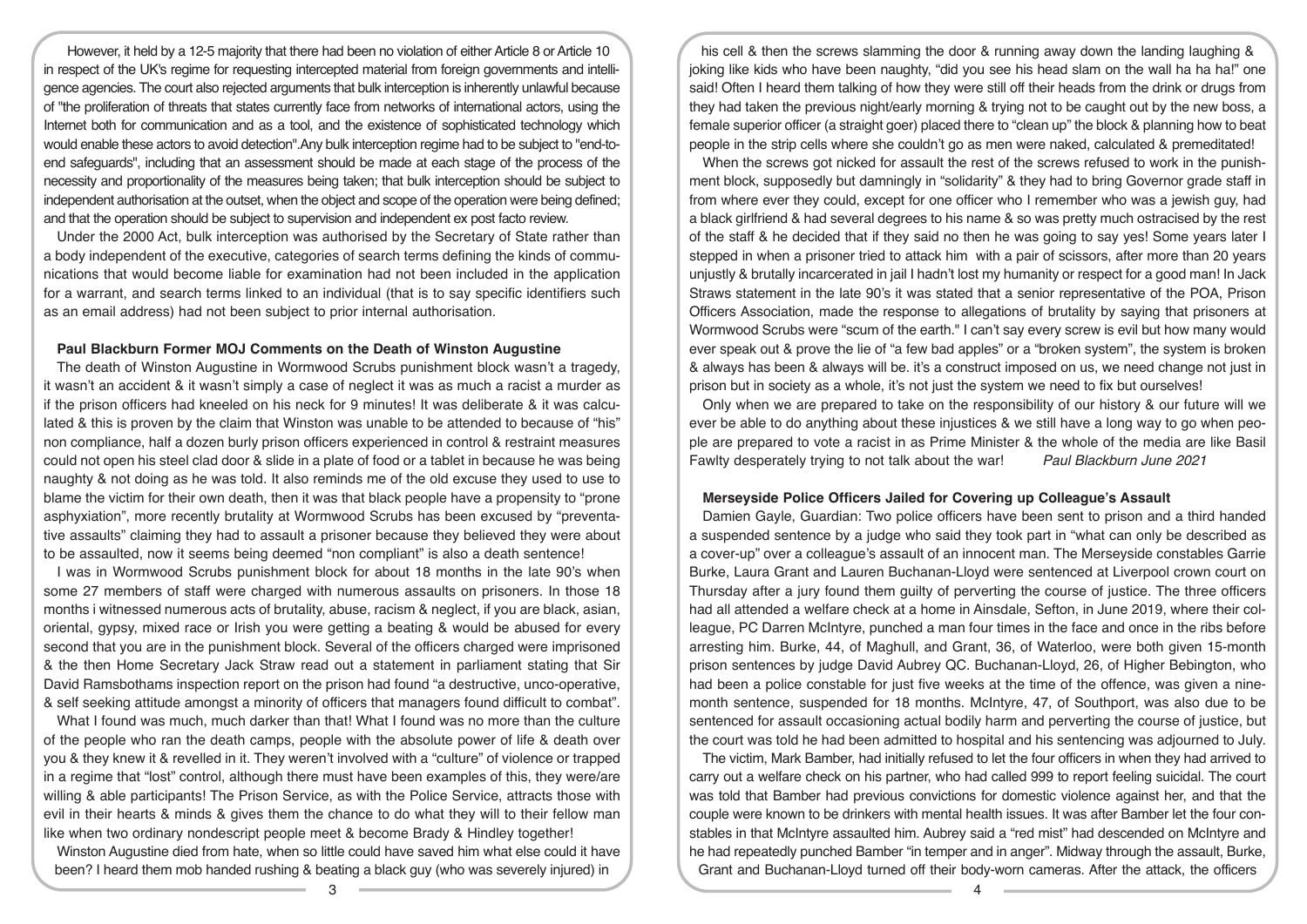described Bamber as being drunk and said he moved his head towards McIntyre as if to headbutt him. But an analysis of bodycam footage revealed Bamber had not done anything wrong.

Aubrey said: "What can only be described as a cover-up took place. It was a cover-up of an unlawful assault, perpetrated by Constable McIntyre upon Mr Bamber." All three officers have been suspended and will face gross misconduct proceedings, Merseyside police said. Ian Critchley, deputy chief constable, said: "The public quite rightly have high expectations of police officers and Merseyside police is committed to meeting those expectations by demanding high standards of professionalism, honesty and integrity."

## **Re-Victimised Rape Complainant Suffered Violation of ECHR Rights**

A rape complainant in Italy suffered a violation of her ECHR rights after she was re-victimised in court. In its judgment in the case of J.L. v. Italy, the European Court of Human Rights held, by six votes to one, that there had been a violation of Article 8 (right to respect for private life and personal integrity) of the European Convention on Human Rights. The case concerned criminal proceedings against seven men who had been charged with the gang rape of the applicant and had been acquitted by the Italian courts.

The court held that the applicant's rights and interests under Article 8 had not been adequately protected, given the wording of the Florence Court of Appeal's judgment. In particular, the national authorities had not protected the applicant from secondary victimisation throughout the entire proceedings, in which the wording of the judgment played a very important role, especially in view of its public character. Among other points, the court considered the comments regarding the applicant's bisexuality, her relationships and casual sexual relations prior to the events in question to have been unjustified.

It found that the language and arguments used by the court of appeal conveyed prejudices existing in Italian society regarding the role of women and were likely to be an obstacle to providing effective protection for the rights of victims of gender-based violence, in spite of a satisfactory legislative framework. The court was convinced that criminal proceedings and sanctions played a crucial role in the institutional response to gender-based violence and in combatting gender inequality. It was therefore essential that the judicial authorities avoided reproducing sexist stereotypes in court decisions, playing down gender-based violence and exposing women to secondary victimisation by making guilt-inducing and judgmental comments that were capable of discouraging victims' trust in the justice system. Source: Scottish Legal News

#### **Government Plans to Introduce More Lie Detector Testing For Ex-Prisoners**

Noah Robinson, Justice Gap: A former senior civil servant at Ministry of Justice has condemned Government plans to introduce more lie detector testing for ex-prisoners. Speaking to the prisoners' newspaper Inside Time, Professor Graham Towl, who used to be the MoJ's chief psychologist, highlighted his concern about their use saying that the technique 'doesn't work' as 'you can teach people to lie effectively on a polygraph'. Polygraph tests, also known as lie detector tests, measure the subject's breathing, heart rate and sweat responses while they answer questions. Elevated readings are viewed as a possible indication of stress due to lying. Since 2007, the technique has been used on serious sex offenders on parole and from 2014, mandatory tests have been added to some offenders' release conditions. The polygraph is not admissible as evidence in court and there is no legal framework to prevent police forces using it during interrogations or as part of evidence gathering.

Towl also spoke out about the ethical implications of the technique. Some supporters of

polygraph testing argue there is higher possibility of the disclosure of information as the subject may believe that the machine will detect their lies. The Government previously has highlighted the 'significant evidence to demonstrate the efficacy of polygraph testing'. Of 5,000 polygraph tests conducted, two-thirds resulted in significant disclosure. However, Towl believes there is an 'ethical issue…about deception'. He added that there is significant evidence to suggest other techniques of extracting more information were more beneficial.

The Ministry of Justice claims the tests are reliable saying 'when used correctly, polygraph tests are 81 to 91 per cent accurate'. Since 2014, the Government has used mandatory polygraph examinations on domestic abuse perpetrators released on licence identified as being at high risk of causing serious harm. The Government justified the use as providing an 'additional source of information' in order to help make future decisions about the ex-offenders. The Counter-Terrorism and Sentencing Bill will also extend their use to people convicted of terrorist offences. This plan also received criticisms. Professor Ormeord, at the University of Sussex, described how the technique is 'deeply flawed and potentially dangerous'. In 2015, research conducted by the university found that well-designed interviews were '20 times more effective' than other methods.

#### **Lawyers Must do Better': Lord Hodge Criticises Use of Expert Witnesses**

Law Gazette: Instructing solicitors must not jeopardise the impartiality of expert evidence, the deputy president of the Supreme Court said today, citing a study which suggests expert witnesses are being used as 'hired guns' by lawyers. Lord Hodge told the Expert Witness Institute's annual conference that experts 'must not allow their instructing solicitors, by whom they are paid, to call the tune'. 'While the requirements of independence and impartiality may appear so obvious as to go without saying, it is concerning that in a 2019 survey of expert witnesses 41% of the respondents indicated that during the preceding 12 months they had come across an expert witness who they considered to be a hired gun,' Lord Hodge said. '25% of respondents further reported that they had been asked or felt pressurised to change their report by an instructing party in a way which damaged their impartiality.' Lord Hodge stressed that legal teams must ensure that experts are aware of their duties. 'It was disappointing that the survey… points to evidence of instructing parties putting pressure on experts to change their evidence in a way which they feel damages their impartiality. Lawyers must do better.' The justice, who is currently president of the Expert Witness Institute, also said that lawyers and judges must improve their scientific and technical literacy in order to do their job effectively and to ask the right questions. He stressed the usefulness of judicial primers, which set out agreed views on certain issues. 'Judges, lawyers and experts have to face the future together,' he said.

*MOJUK Comment: Expert witnesses have not witnessed anything. Expert witnesses give evidence not of fact but of opinion, based on their knowledge and experience!* 

#### **Tackling Racial Injustice: BAME Children and the Youth Justice System**

T*he challenge* - At most stages of the youth justice system – from arrest to custody – the proportion of Black and Minority Ethnic (BAME) young people is higher than the proportion of white young people. This disproportionality can be seen at its starkest in the youth custodial estate, where the BAME population is 51%, despite being 18% of the 10-17 year old population. The rise in proportion of BAME young people in the youth secure estate (YSE) has coincided with a drop in the number of young people within the YSE. The under-18 secure population peaked in October 2002, with the number of incarcerated young people at 3,200. Since then the number of young people within the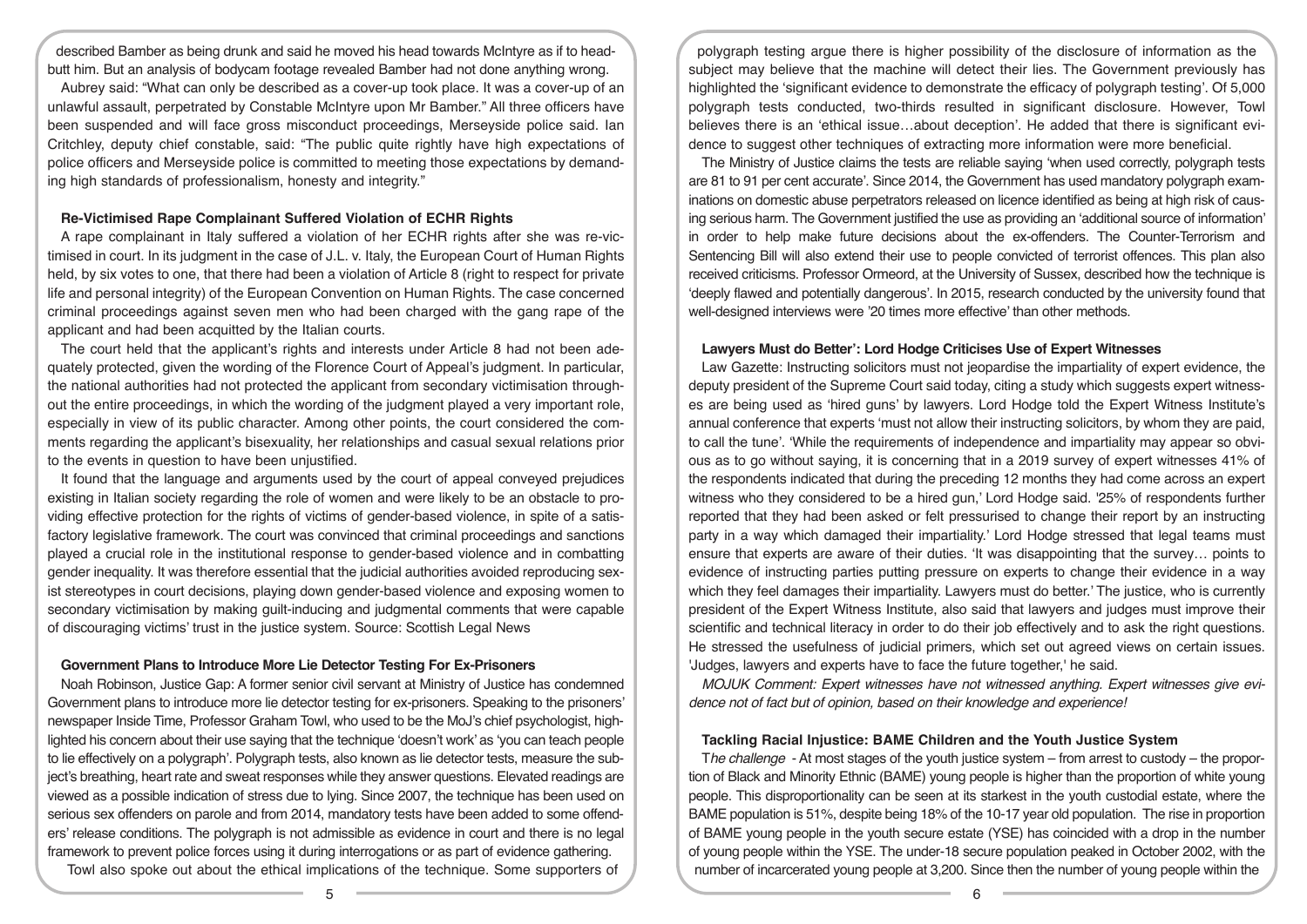YSE has gradually declined, with only 835 being held in November 2018. The majority of this decline is a result of a reduction in white young people being held in the secure estate. This pattern – a reduction in the total number of young people at each stage of the youth justice system being driven primarily by a reduction of white young people – is reflected in other stages of the youth justice system. However, the continuing presence of BAME young people in the YJS is causing increasing racial disparities. JUSTICE has convened a Working Party to explore the reasons why disproportionality is occurring in the youth justice system, with a view to making positive recommendations for change and reducing racial disparities in the youth justice system.

*The Report -* Having sat since October 2019, the Working Party has made 45 recommendations which seek to increase decision-makers' understanding of the child appearing before them. In doing so, the aim is to eradicate, and if not, minimise, the bias, suspicion and misperception that pervades discriminatory exercise of power so as to meet BAME communities' expectations of fair and impartial treatment at each stage of, and interaction with, the criminal justice system. Key recommendations include: 1) Suspending blanket use of 'section 60' stop and search powers for serious violence in a locality, until the Home Office has evaluated its impact and effectiveness; 2) Abolishing the 'Gangs Violence Matrix', which indiscriminately includes thousands of BAME children and young adults, threatening their access to education and jobs; 3) Preventing the unfair use of Drill music as bad character evidence in court, to tackle the corrosive effect of portraying a genre of music as innately illegal, dangerous and problematic; 4) Creating a national framework for diversion, to ensure children everywhere can receive specialist support not prosecution; 5) Expanding initiatives that give children a voice, through access to translators where there is a language barrier, as well as other innovative methods. 6) Enforcing mandatory specialist child-focused training for lawyers, as well as high-standard cultural competency training for all criminal justice agencies, so that all those who work with children are able to do so effectively; 7) Urgently improving information available to magistrates at bail hearings, so that remand in custody is significantly reduced; 8) Requiring all complaints concerning children to be investigated by the Independent Office for Police Conduct; and 9) Mandating the police turn on their body worn video cameras before every stop and search, so that improper conduct is prevented or caught. These changes will help to build a child-first approach into the justice system, with sources of bias and discrimination addressed through changes to policy, institutional culture, and practices. While no one report can undo years of structural racism, we hope to support the continued efforts of communities seeking equal justice.

#### **Study Reveals Worrying Biases of Forensics Experts**

Scottish Legal New: Digital forensics experts tend to find more or less evidence to implicate or exonerate suspects depending on the contextual information about investigations, according to a new study. Researchers at the University of Oslo gave 53 digital forensics examiners from eight countries, including the UK, the same hard drive to analyse, The Guardian reports. Some were given basic contextual information, while others were told the suspect had confessed or had a strong motive or that the police thought she had been framed.

The examiners led to believe the suspect might be innocent found the least amount of incriminating evidence while those primed to believe they had a motive found the most. "I cannot overemphasise the importance of forensic scientists understanding the potential for unintentional bias, and of ensuring they take measures to minimise the risks," said Dr Gillian Tully, of King's College London and former UK forensic science regulator.

Dr David Gresty, a senior lecturer in computer forensics at the University of Greenwich, said: "We have every reason to believe that an expert acting in good faith, but through a mistake of interpretation, could easily mislead a courtroom. Without the defence instructing another expert to review the evidence it is entirely possible this could go unnoticed, and realistically it is likely there are undetected miscarriages of justice where cases have relied heavily on digital evidence."

A spokesperson for the National Police Chiefs' Council said: "Digital forensics is a growing and important area of policing which is becoming increasingly more prominent as the world changes. This report is from a very small sample size and is not representative of the operational environment police in this country work in. We are always looking at how technology can add to our digital forensic capabilities and a national programme is already working on this."

**Dealing With False Accusations:** From "Charging Perverting The Course Of Justice And Wasting Police Time In Cases Involving Allegedly False Rape And Domestic Violence Allegations" (a Joint report to the Director of Public Prosecutions by Alison Levitt QC, Principal Legal Advisor, and the Crown Prosecution Service Equality and Diversity Unit), which dates back to 2013: It includes: "The Crown Prosecution Service will prosecute these cases [false accusations] wherever there is sufficient evidence and it is in the public interest to do so." The key obstacle here is "wherever there is enough evidence". In allegations of rape, sexual abuse and so on, the only "evidence" required is the allegation itself, the complainant's word alone; and it is always considered to be in the public interest to prosecute. But in cases of false accusations, the falsely accused's word alone is not sufficient to prove their innocence. How is anyone supposed to be able to get any more evidence unless the false accuser admits to what they've done, which is particularly unlikely as they may well have done it in the first place to get compensation from the CICA? The report says: "It is plain that there were a large number of prosecutions for rape and domestic violence but that only a very small number of individuals were prosecuted for having made a false complaint." We've just explained a significant reason why above. It's pretty ironic that a system which laments the idea that "too many rapists are getting away with it", because of the (in their view) small percentage of "successful" convictions, is incomprehensibly blind to the possibility that too many false accusers are getting away with it because of the small number of prosecutions.

*No Apology, No Compensation No Suppor*t: In The House of Lords at 5:47 pm, 18th May 2021, Lord Hastings of Scarisbrick said "A young man by the name of Brandon, 24 years of age, was falsely accused and held on remand for 11 months in 2020, during which he was held in his cell for 23 hours and 45 minutes of every single day. When the charges against him were subsequently proved to be false, there was no apology, no compensation and no support. He was released with no recognition of the injustice done to him simply because police officers decided that he was to be a target."

False Memories are "Memories" of Events That Did Not Happen. They are often generated by people in a position of authority, or perceived authority, over the victim (this includes parents, Police, and Social Workers) who pressurise victims into believing that the alleged incidents occurred. A new study ("Rich false memories of autobiographical events can be reversed") has shown how, as the title suggests, false memories can be reversed. This can be done without damaging true memories. The study, by Aileen Oeberst, Merle Madita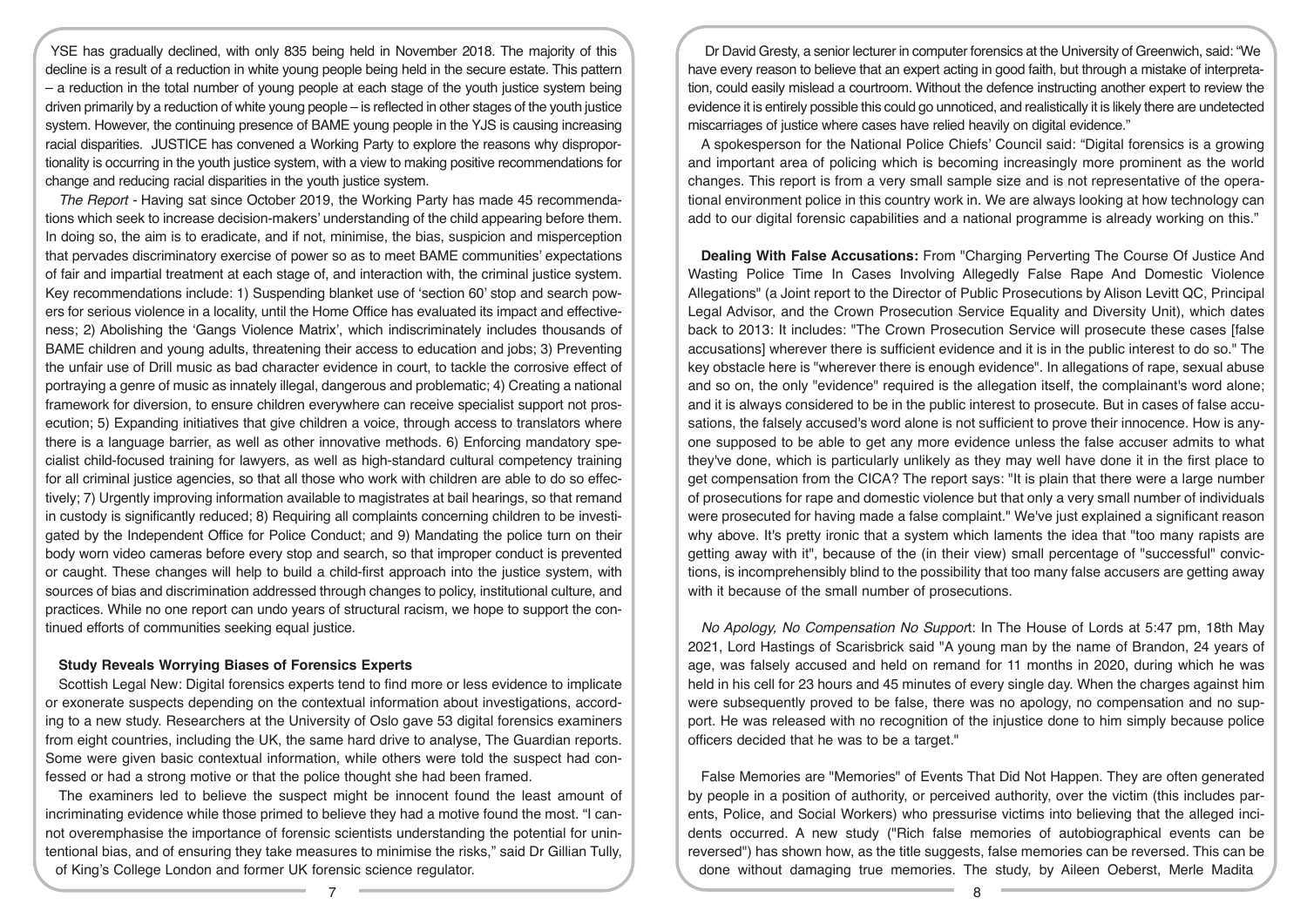Wachendörfer, Roland Imhoff, and Hartmut Blank from the Universities of Hagen & Mainz (Germany) and Portsmouth (UK), was published in the Proceedings of the National Academy of Sciences Mar 2021. (See https://tinyurl.com/safari-78) This study, and the research behind it, offers hope that former loving relationships left in tatters by the consequences of false memories can eventually be re-built; and also hope that, ultimately, convictions based on false memories could be more easily overturned.

### **ECtHR Puts Hold on Italy's Extradition to United States of America**

The applicant, Beverly Ann McCallum, is an American national. She is currently in detention in Italy. She is wanted in the State of Michigan in United States of America as a suspect, along with others, in the death of her then husband and the burning of his corpse. On 26 June 2020, the Court of Appeal of Rome granted an extradition request on the part of the US Government. That decision was confirmed by the Court of Cassation. Relying on Article 3 (prohibition of inhuman or degrading treatment or punishment) of the European Convention of Human Rights, the applicant complains that if extradited to the United States, she faces a real risk of life imprisonment without parole.

Procedure: The application was lodged with the European Court of Human Rights on 22 April 2021. Following a request by the applicant, on 22 April 2021 the Court decided to indicate to the Italian Government, under Rule 39 of the Rules of Court, that the applicant should not be extradited, ultimately deciding to prolong the measure for the duration of the proceedings before it. At the same time, the Court decided to grant the case priority under Rule 41 of the Rules of the Court. On 28 May 2021 the President of the First Section decided to give notice of the application to the Government of Italy, with questions from the Court. Letters informing the parties were sent on 28 May 2021. The questions to the Government are as follows: If the applicant were to be extradited to the State of Michigan, would she face a real risk of being subjected to inhuman and degrading punishment through the imposition of an "irreducible" life sentence? In particular: a) would her extradition, in circumstances where she risks the imposition of a life sentence without parole, be consistent with the requirements of Article 3 of the Convention (see in particular Vinter and Others v. the United Kingdom [GC], nos. 66069/09 and 2 others, ECHR 2013 (extracts), and Trabelsi v. Belgium, no. 140/10, ECHR 2014 (extracts))? b) did the domestic authorities consider, and if so by reference to what evidence, whether in a case such as the present the exercise of the clemency power by the Governor of Michigan, following a recommendation by the Parole Board, is (de facto or de jure) subject to safeguards or guarantees that it "will be exercised in a consistent and broadly predictable way" and that "appearance of arbitrariness is avoided" (see, mutatis mutandis, Harakchiev and Tolumov v. Bulgaria, nos. 15018/11 and 61199/12, § 258, ECHR 2014 (extracts); Hutchinson v. the United Kingdom [GC], no. 57592/08, 17 January 2017.

#### **HMP North Sea Camp – Overly Restrictive Regime During Pandemic**

The pandemic had resulted in the suspension of all release on temporary licence (ROTL) other than for those needing to go to hospital and for those in jobs in the community designated as essential. This meant, Mr Taylor said, "that for most prisoners, one of the key incentives of being in open conditions had been lost and the impact of this on their progression had been significant. "Many of the peer-led initiatives within the prison had also stopped and much of the support from partner agencies remained suspended. As a result, the prison had been unable to fulfil much of its rehabilitative function throughout the last year."

HMP North Sea Camp, a men's open prison in Lincolnshire holding many sex offenders and other high-risk prisoners, was found by inspectors to have operated a "very limited" daily regime during the COVID-19 pandemic. The prison held 336 prisoners – a reduced population – when HM Inspectorate of Prisons (HMI Prisons) visited in April 2021. Charlie Taylor, HM Chief Inspector of Prisons, said that although quarantining and shielding arrangements were good, the prison had suffered an outbreak of COVID-19 in late 2020. Leaders worked well with health care staff, the NHS and Public Health England to contain the outbreak. "A very limited regime had been in place for most of the last year. In comparison with other open prisons we have visited recently, the arrangements at North Sea Camp had seemed overly restrictive, particularly in the months either side of the outbreak. For example, prisoners had been required to confine themselves to their rooms and their unit which meant that they were only allowed outside in the fresh air for a designated exercise period each day." Opportunities to reinstate support services had been grasped too slowly, Mr Taylor added, and "there was a sense of frustration among prisoners and some staff that the restrictions applied to prisons generally did not take account of the unique environment of an open prison.

#### **Government Plans to Restrict Judicial Review Weaken Rule of Law**

Haroon Siddique, Guardian: Proposals to restrict judicial review are an affront to the principles of fairness and government accountability and should be dropped, a cross-party group of MPs and peers has said. In a letter to the justice secretary, Robert Buckland, the signatories, including Liberal Democrat, Labour, Green party and Scottish National party MPs, say changes to the way legal challenges against the government can be brought are unjustified. After a four-week consultation, the government confirmed in the Queen's speech that it would press ahead with a judicial review bill, legislating to "restore the balance of power between the executive, legislature and the courts".

In their letter to Buckland, the Lib Dem leader, Ed Davey, Labour's Clive Lewis, the SNP's Joanna Cherry QC, the Green MP Caroline Lucas and 28 others say the proposals "would weaken both individuals and the courts, and effectively put government actions beyond the reach of the law. "Together, these changes would make it much harder for people to put things right when mistakes are made or governments overstep their bounds. They would undermine the rule of law and the crucial principles of fairness and accountability." A judicial review is a court proceeding where a judge examines the lawfulness of an action or a decision of a public body. The review looks at the way a decision has been reached, rather than the rights and wrongs of that decision. The letter, also signed by Plaid Cymru, Democratic Unionist party and Alliance party MPs, says the changes are based on a "false claim" by the government that a panel led by Lord Faulks QC had found that courts in judicial review cases had become more prone "to edge away from a strictly supervisory jurisdiction".

Faulks has since said the panel did not identify such a "trend" and "was not ultimately convinced that judicial review needed radical reform". The Bar Council, Law Society, Constitutional and Administrative Law Association, Liberty, Justice and the Public Law Project have all pointed out this disconnect with Faulks's review, the letter says. Wera Hobhouse, the Lib Dem justice spokesperson, who initiated the letter, said: "The government's proposals to restrict judicial review are another Conservative assault on the rule of law. On top of their crackdown on the right to peaceful protest, they are now trying to limit people's ability to hold governments to account through the courts." A Ministry of Justice spokesperson said: "We made a manifesto commitment to ensure the judicial review process is not open to abuse or delay, or used to conduct politics by another means. "Our bill – set out in the Queen's speech – delivers on that pledge and will protect the judiciary from being drawn into political controversies. Its measures will be informed by the responses to our consultation